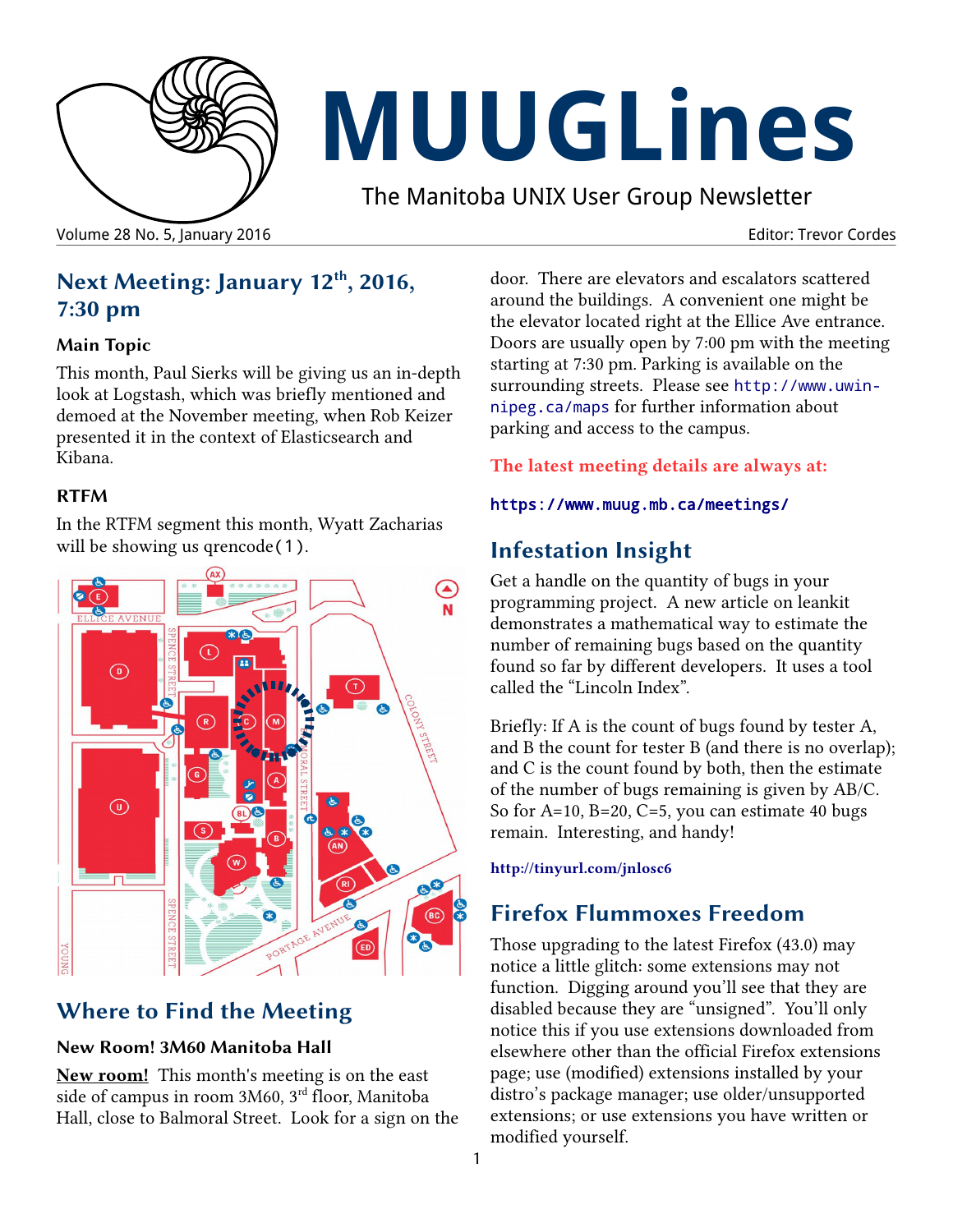Sound familiar? This is akin to the Apple iOS model, where thou shalt only use Apple-approved downloads. Needless to say, this has riled up many FLOSS advocates. It equates to a back door attempt to impose a DRM scheme on users. Even if the stated purpose is benign (protect users from malwaresque extensions) the end result is a loss of freedom.

In Firefox 43 you may disable signing to regain the old functionality by going into about:config and finding xpinstall.signatures.required and toggling its value to false. However, Firefox devs have stated that option will disappear in Firefox 44, leaving a scant few months for everyone to figure out a solution to this.

Fedora maintainers are some of the first on the scene, since Fedora includes in its standard repos many Fedora-ized RPM versions of popular plugins. One potential option put forth is the ditching of "branded" Firefox for a slightly modified version. That could be confusing for users, to say the least.

This author wonders why Firefox can't simply have an option for unsigned packages where the user is presented with a stern warning and has to jump through some hoops – much like browsers do with self-signed SSL certs – but can still get the unsigned extension to function.

Chime in if you care about this issue, because once Firefox 44 arrives, we may be stuck with it. If not, *all your base belong to us*.

**<http://tinyurl.com/oeztm4a>**

**<http://tinyurl.com/jnqx2q5>**

**[http://tinyurl.com/hzg6rtk](http://tinyurl.com/oeztm4a)**

## **Videos Of The Month**

"Become a better programmer in 30 minutes". In these three compelling videos Tom Scott outlines why not to use floating point types for money, why to always store datetimes in UTC, and why to always use UTF8. These are light videos laid out in layman's terms that any computer aficionado can appreciate. If you watch only one, make sure it's the UTC video (then ponder the insanity).

#### **http://tinyurl.com/ndexzv2**

## **Recursion by Stealth**

If the names Dijstra, Naur and Van Wijngaarden mean anything to you, and you want to read an intriguing story of how recursion barely made it into the first computer-language-by-committee in 1960, read the article linked below (long).

A large portion of the Algol-60 committee was against recursion. But conspirators in the "Amsterdam plot" snuck a single sentence into the final report: "Any other occurrence of the procedure identifier denotes reactivation of the procedure." A fascinating read…

**http://tinyurl.com/qereenw**

## **COBOL in JavaScript**

"Have you ever wanted to just cut and paste some of that legacy COBOL code from mainframe applications into your latest Web application? No?" Well, someone has created a COBOL bridge for Node.js. OMG… or ewww?

**http://tinyurl.com/o2nny35**

## **Crazy Cheap VPS?**

A company called Scaleway has started selling VPSlike servers for only 2.99EUR a month. These aren't even VPS (shared servers), these are dedicated computers that you alone will occupy. They have custom designed and built their own servers that have 4 ARM cores, 2GB RAM, 50GB SSD. Apparently they are so popular they are temporarily sold out. (This is not an endorsement.)

#### **[http://scaleway.com](http://scaleway.com/)**

## **Visual Internet Anonymity**

So it's not just your MUUGLines editor! A man named Jonathan Hirshon has managed to keep his photo off the internet despite being in the tech industry, and hardly reclusive. In fact, he says "I live on Facebook".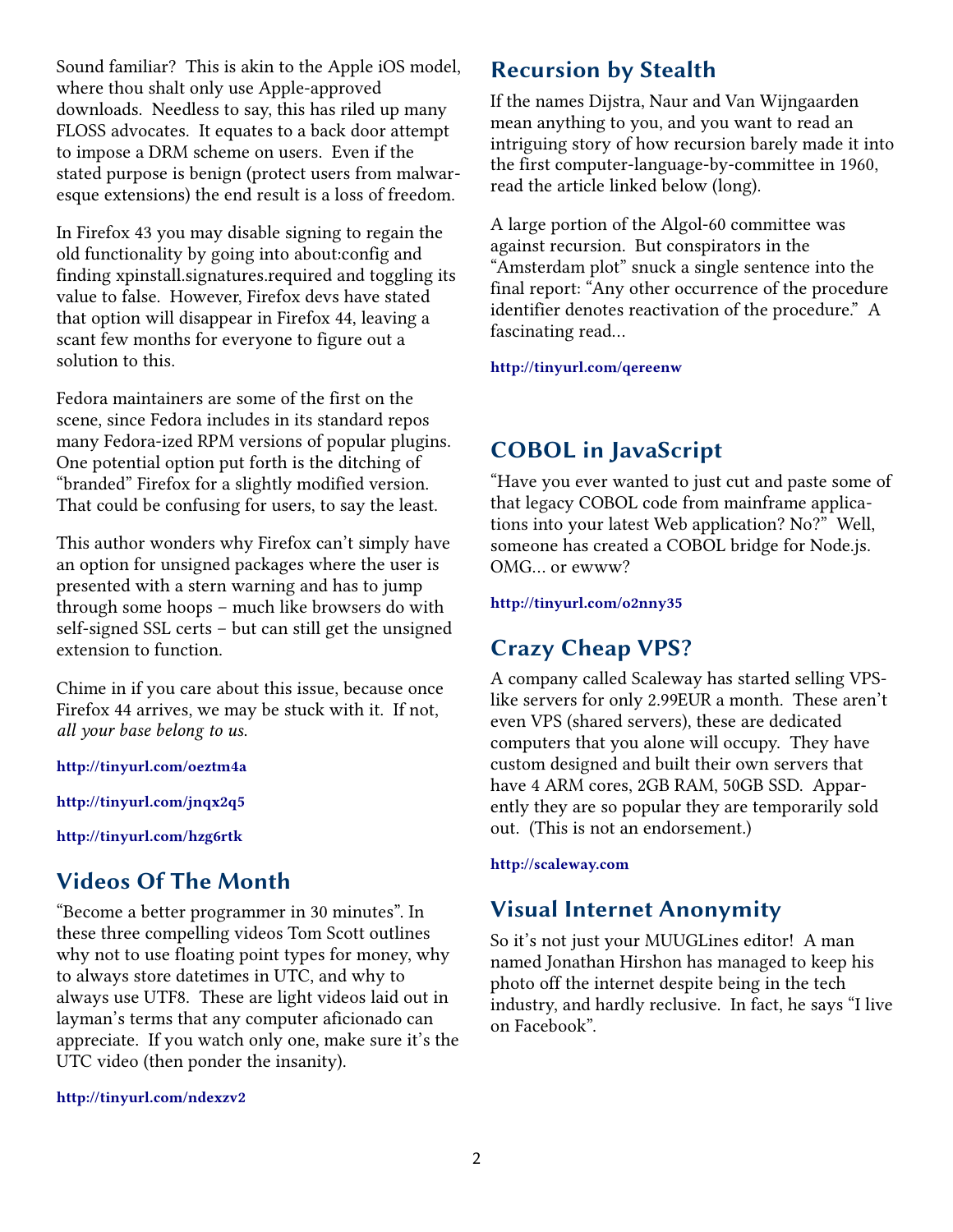He is now on a mission to foil the recent advances in automated facial identification and other technologies by Google and Facebook. He wants you to tag random images with his name. That should keep the algos confused.

Jonathan is so committed to his cause that when he met with a guy wearing Google Glasses he brought a "device to foil" them: a balaclava. Why does Jonathan care? "I have worked for a number of companies in the (information and security) space. You can leave it at that, and let people draw their own conclusions."

Let all of us who still care about our privacy take heart that we're not alone; and to those who think it is impossible, take note that it is not! As someone who has programmed Facebook and mobile apps, I can attest to the astonishing amounts of personal information companies are pilfering from (mostly) ignorant users.

#### **<http://tinyurl.com/qf5dqvh>**

## **Antitrust(ish) Amazon Antics**

Amazon acting like Microsoft used to? Nah, can't be. O'Reilly Media, everyone's favourite computer book publisher, informed us in late 2015 that Amazon was discontinuing their "send to Kindle" feature. It had allowed shoppers on the O'Reilly web site to send an ebook directly to their Kindle with one click. You can still load them on your Kindle, but you now have to jump through many more hoops.

One source has claimed "This goes into Amazon's usual hassle-competitors category… This confirms my hunch that those \$50 tablets are being sold below cost to increase the consumption of Amazon stuff, so material from other sources must be dried up, perhaps slowly to avoid bad press."

Makes sense, since Amazon also sells the ebook versions of O'Reilly books on its own website.

**<http://tinyurl.com/zcsqtkw>**

**http://tinyurl.com/go5bedz**

## **perl of Wisdom**

Reading through my spanking new Modern Perl 4<sup>th</sup> Edition dead tree (review forthcoming), even this old hand is learning new tricks:

Accept named parameters with defaults in a subroutine:

```
sub JoinMUUG {
  my %parms=(
   when=>'this month',
   payvia=>'paypal',
   @_);
…
}
&JoinMUUG(payvia=>'cash',mood=>'happy');
```
This works because a hash can be built by supplying pairs of scalars (a key and a value); and repeated keys (i.e. in  $\omega$ ) overwrite earlier definitions. It also relies on the fact that perl flattens lists in lists (of any depth) to just a list, so that:  $@foo=(2,4,6)$  is equivalent to  $@$ foo= $(2,(4,(6)))$ .

To boot, key=>value syntax is just gravy: you can use simply key,value,key2,value2… It turns out => syntax does give you the added bonus of implying single-quoting of the key, assuming your key consists of only normal identifier characters.

Another useful feature in more modern versions of perl is the short-circuiting defined-or assignment operator: //=

my %parms=@\_; \$parms{geekfactor}//='high';

So if no key geekfactor exists in the hash, one is created and is given the value "high". Even better, since it's short-circuiting, the right-hand side can be an expression (with function calls, etc), and it will only be evaluated if the left-hand side is undefined. This gives you another great way to institute defaults in your code, and it's great for building a hash of cached values of complicated computations. Beautiful!